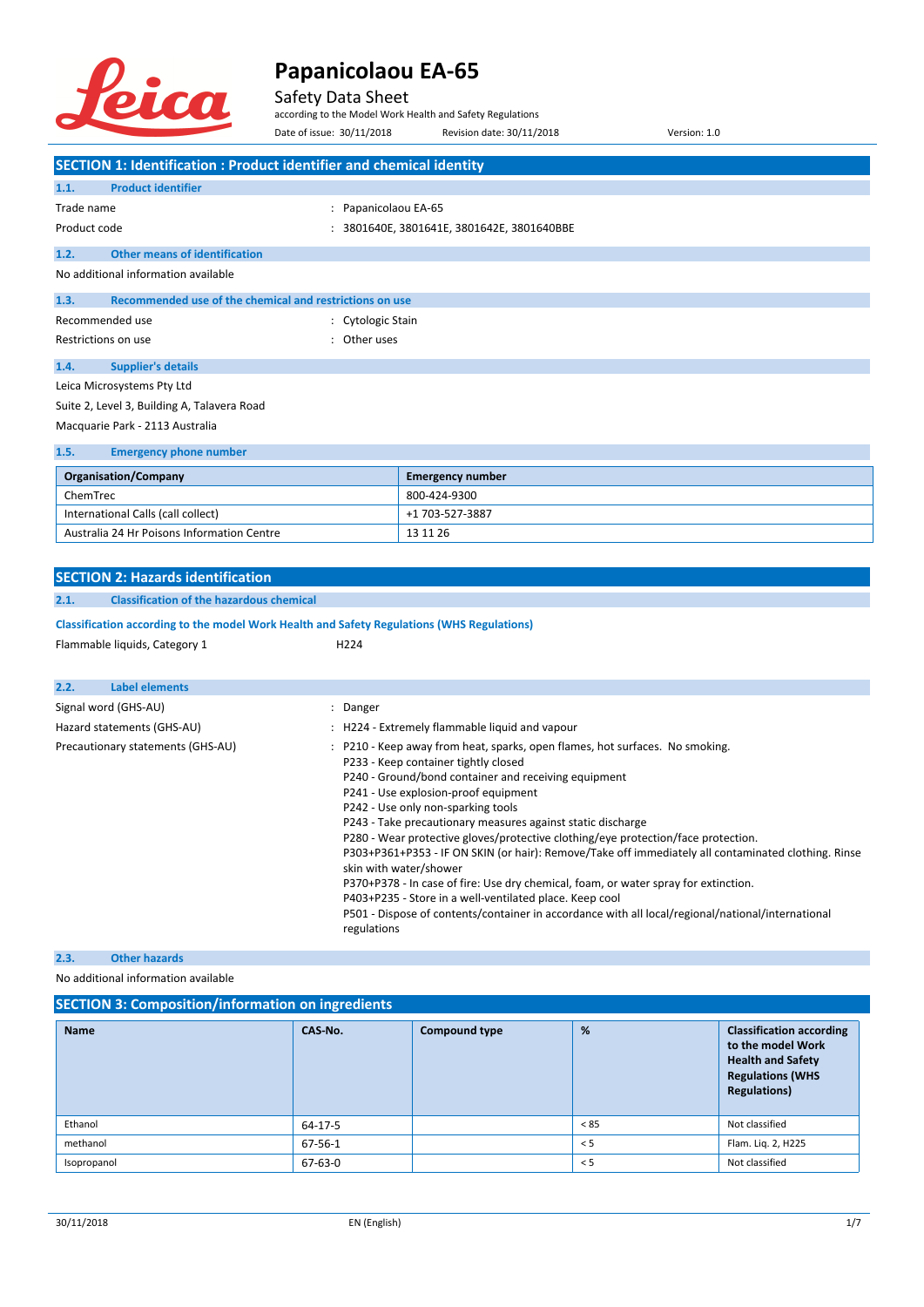### Safety Data Sheet

according to the Model Work Health and Safety Regulations

| <b>SECTION 4: First aid measures</b>                                                            |                                                                                                                                                                                                                                                                                                                                                                                                                                                                                                                                                                                                                                                                                                                                                                                                                                                                                                                                       |
|-------------------------------------------------------------------------------------------------|---------------------------------------------------------------------------------------------------------------------------------------------------------------------------------------------------------------------------------------------------------------------------------------------------------------------------------------------------------------------------------------------------------------------------------------------------------------------------------------------------------------------------------------------------------------------------------------------------------------------------------------------------------------------------------------------------------------------------------------------------------------------------------------------------------------------------------------------------------------------------------------------------------------------------------------|
| <b>Description of first aid measures</b><br>4.1.                                                |                                                                                                                                                                                                                                                                                                                                                                                                                                                                                                                                                                                                                                                                                                                                                                                                                                                                                                                                       |
| First-aid measures general                                                                      | : IF exposed or concerned: Get medical advice/attention. Call a poison center or a doctor if you feel<br>unwell.                                                                                                                                                                                                                                                                                                                                                                                                                                                                                                                                                                                                                                                                                                                                                                                                                      |
| First-aid measures after inhalation                                                             | Remove person to fresh air and keep comfortable for breathing.                                                                                                                                                                                                                                                                                                                                                                                                                                                                                                                                                                                                                                                                                                                                                                                                                                                                        |
| First-aid measures after skin contact                                                           | Rinse skin with water/shower. Remove/Take off immediately all contaminated clothing.                                                                                                                                                                                                                                                                                                                                                                                                                                                                                                                                                                                                                                                                                                                                                                                                                                                  |
| First-aid measures after eye contact                                                            | Rinse eyes with water as a precaution.                                                                                                                                                                                                                                                                                                                                                                                                                                                                                                                                                                                                                                                                                                                                                                                                                                                                                                |
| First-aid measures after ingestion                                                              | Rinse mouth. Call a poison center or a doctor if you feel unwell.                                                                                                                                                                                                                                                                                                                                                                                                                                                                                                                                                                                                                                                                                                                                                                                                                                                                     |
| 4.2.<br><b>Symptoms caused by exposure</b>                                                      |                                                                                                                                                                                                                                                                                                                                                                                                                                                                                                                                                                                                                                                                                                                                                                                                                                                                                                                                       |
| No additional information available                                                             |                                                                                                                                                                                                                                                                                                                                                                                                                                                                                                                                                                                                                                                                                                                                                                                                                                                                                                                                       |
| Indication of any immediate medical attention and special treatment needed<br>4.3.              |                                                                                                                                                                                                                                                                                                                                                                                                                                                                                                                                                                                                                                                                                                                                                                                                                                                                                                                                       |
| Other medical advice or treatment                                                               | : Treat symptomatically.                                                                                                                                                                                                                                                                                                                                                                                                                                                                                                                                                                                                                                                                                                                                                                                                                                                                                                              |
| <b>SECTION 5: Firefighting measures</b>                                                         |                                                                                                                                                                                                                                                                                                                                                                                                                                                                                                                                                                                                                                                                                                                                                                                                                                                                                                                                       |
| 5.1.<br><b>Extinguishing media</b>                                                              |                                                                                                                                                                                                                                                                                                                                                                                                                                                                                                                                                                                                                                                                                                                                                                                                                                                                                                                                       |
| Suitable extinguishing media                                                                    | : Water spray. Dry powder. Foam. Carbon dioxide.                                                                                                                                                                                                                                                                                                                                                                                                                                                                                                                                                                                                                                                                                                                                                                                                                                                                                      |
| 5.2.<br>Special hazards arising from the substance or mixture                                   |                                                                                                                                                                                                                                                                                                                                                                                                                                                                                                                                                                                                                                                                                                                                                                                                                                                                                                                                       |
| Fire hazard                                                                                     | : Highly flammable liquid and vapour.                                                                                                                                                                                                                                                                                                                                                                                                                                                                                                                                                                                                                                                                                                                                                                                                                                                                                                 |
| 5.3.<br>Special protective equipment and precautions for fire-fighters                          |                                                                                                                                                                                                                                                                                                                                                                                                                                                                                                                                                                                                                                                                                                                                                                                                                                                                                                                                       |
| Protection during firefighting                                                                  | Do not attempt to take action without suitable protective equipment. Self-contained breathing<br>apparatus. Complete protective clothing.                                                                                                                                                                                                                                                                                                                                                                                                                                                                                                                                                                                                                                                                                                                                                                                             |
| <b>SECTION 6: Accidental release measures</b>                                                   |                                                                                                                                                                                                                                                                                                                                                                                                                                                                                                                                                                                                                                                                                                                                                                                                                                                                                                                                       |
| Personal precautions, protective equipment and emergency procedures<br>6.1.                     |                                                                                                                                                                                                                                                                                                                                                                                                                                                                                                                                                                                                                                                                                                                                                                                                                                                                                                                                       |
| 6.1.1.<br>For non-emergency personnel                                                           |                                                                                                                                                                                                                                                                                                                                                                                                                                                                                                                                                                                                                                                                                                                                                                                                                                                                                                                                       |
| <b>Emergency procedures</b>                                                                     | No open flames, no sparks, and no smoking. Only qualified personnel equipped with suitable protective<br>equipment may intervene. Do not breathe mist/vapours/spray.                                                                                                                                                                                                                                                                                                                                                                                                                                                                                                                                                                                                                                                                                                                                                                  |
| 6.1.2.<br>For emergency responders                                                              |                                                                                                                                                                                                                                                                                                                                                                                                                                                                                                                                                                                                                                                                                                                                                                                                                                                                                                                                       |
| Protective equipment                                                                            | Do not attempt to take action without suitable protective equipment. For further information refer to<br>section 8: "Exposure controls/personal protection".                                                                                                                                                                                                                                                                                                                                                                                                                                                                                                                                                                                                                                                                                                                                                                          |
| <b>Environmental precautions</b><br>6.2.                                                        |                                                                                                                                                                                                                                                                                                                                                                                                                                                                                                                                                                                                                                                                                                                                                                                                                                                                                                                                       |
| Avoid release to the environment. Notify authorities if product enters sewers or public waters. |                                                                                                                                                                                                                                                                                                                                                                                                                                                                                                                                                                                                                                                                                                                                                                                                                                                                                                                                       |
| 6.3.<br>Methods and material for containment and cleaning up                                    |                                                                                                                                                                                                                                                                                                                                                                                                                                                                                                                                                                                                                                                                                                                                                                                                                                                                                                                                       |
| Methods for cleaning up                                                                         | : Take up liquid spill into absorbent material. Notify authorities if product enters sewers or public waters.                                                                                                                                                                                                                                                                                                                                                                                                                                                                                                                                                                                                                                                                                                                                                                                                                         |
| SECTION 7: Handling and storage, including how the chemical may be safely used                  |                                                                                                                                                                                                                                                                                                                                                                                                                                                                                                                                                                                                                                                                                                                                                                                                                                                                                                                                       |
| <b>Precautions for safe handling</b><br>7.1.                                                    |                                                                                                                                                                                                                                                                                                                                                                                                                                                                                                                                                                                                                                                                                                                                                                                                                                                                                                                                       |
| Precautions for safe handling                                                                   | Ensure good ventilation of the work station. Keep away from heat, hot surfaces, sparks, open flames<br>and other ignition sources. No smoking. Ground/bond container and receiving equipment. Use only<br>non-sparking tools. Take precautionary measures against static discharge. Flammable vapours may<br>accumulate in the container. Use explosion-proof equipment. Wear personal protective equipment.<br>Obtain special instructions before use. Do not handle until all safety precautions have been read and<br>understood. Take all necessary technical measures to avoid or minimize the release of the product on<br>the workplace. Limit quantities of product at the minimum necessary for handling and limit the number<br>of exposed workers. Provide local exhaust or general room ventilation. Floors, walls and other surfaces<br>in the hazard area must be cleaned regularly. Do not breathe mist/vapours/spray. |
| Hygiene measures                                                                                | Separate working clothes from town clothes. Launder separately. Do not eat, drink or smoke when<br>using this product. Always wash hands after handling the product.                                                                                                                                                                                                                                                                                                                                                                                                                                                                                                                                                                                                                                                                                                                                                                  |
| Conditions for safe storage, including any incompatibilities<br>7.2.                            |                                                                                                                                                                                                                                                                                                                                                                                                                                                                                                                                                                                                                                                                                                                                                                                                                                                                                                                                       |
| <b>Technical measures</b>                                                                       | : Ground/bond container and receiving equipment.                                                                                                                                                                                                                                                                                                                                                                                                                                                                                                                                                                                                                                                                                                                                                                                                                                                                                      |
| Storage conditions                                                                              | : Store in a well-ventilated place. Keep cool. Keep container tightly closed. Store locked up.                                                                                                                                                                                                                                                                                                                                                                                                                                                                                                                                                                                                                                                                                                                                                                                                                                        |
| <b>SECTION 8: Exposure controls/personal protection</b>                                         |                                                                                                                                                                                                                                                                                                                                                                                                                                                                                                                                                                                                                                                                                                                                                                                                                                                                                                                                       |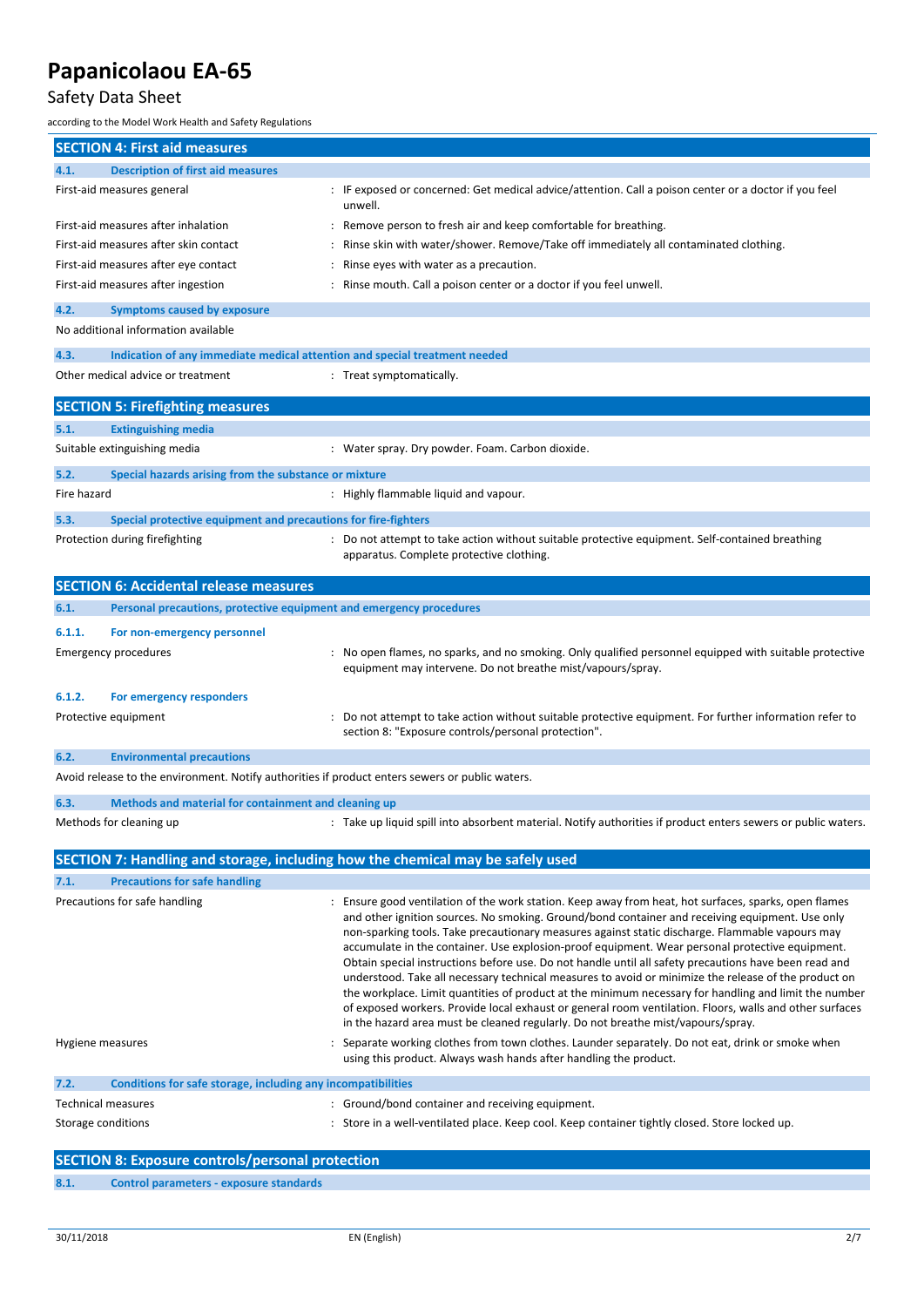### Safety Data Sheet

according to the Model Work Health and Safety Regulations

| <b>Ethanol (64-17-5)</b> |                  |                                                                   |
|--------------------------|------------------|-------------------------------------------------------------------|
| USA - ACGIH              | ACGIH STEL (ppm) | 1000 ppm (Ethanol; USA; Short time value; TLV - Adopted<br>Value) |

| methanol (67-56-1) |                  |                                                                                           |  |
|--------------------|------------------|-------------------------------------------------------------------------------------------|--|
| USA - ACGIH        | ACGIH TWA (ppm)  | 200 ppm (Methanol; USA; Time-weighted average exposure<br>limit 8 h; TLV - Adopted Value) |  |
| USA - ACGIH        | ACGIH STEL (ppm) | 250 ppm (Methanol; USA; Short time value; TLV - Adopted<br>Value)                         |  |

| Isopropanol $(67-63-0)$ |                  |                                                                                             |  |  |
|-------------------------|------------------|---------------------------------------------------------------------------------------------|--|--|
| USA - ACGIH             | ACGIH TWA (ppm)  | 200 ppm (2-propanol; USA; Time-weighted average<br>exposure limit 8 h; TLV - Adopted Value) |  |  |
| USA - ACGIH             | ACGIH STEL (ppm) | 400 ppm (2-propanol; USA; Short time value; TLV - Adopted  <br>Value)                       |  |  |
| USA - ACGIH             | Remark (ACGIH)   | Eye & URT irr; CNS impair                                                                   |  |  |

#### **Exposure limit values for the other components**

#### **8.2. Monitoring**

No additional information available

| 8.3.                             | <b>Appropriate engineering controls</b> |                                                |
|----------------------------------|-----------------------------------------|------------------------------------------------|
| Appropriate engineering controls |                                         | : Ensure good ventilation of the work station. |
|                                  |                                         |                                                |
| 8.4.                             | Personal protective equipment           |                                                |
| Hand protection                  |                                         | Protective gloves                              |
| Eye protection                   |                                         | : Safety glasses                               |
| Skin and body protection         |                                         | : Wear suitable protective clothing            |
| Respiratory protection           |                                         | : Wear respiratory protection                  |
| Environmental exposure controls  |                                         | : Avoid release to the environment.            |

| Physical state<br>: Liquid<br>Colour<br>$:$ red<br>: Alcohol odour<br>Odour<br>Odour threshold<br>: No data available<br>$: 6 - 6$<br>pH<br>: No data available<br>Relative evaporation rate (butylacetate=1)<br>: Not applicable<br>Melting point<br>: No data available<br>Boiling point<br>: 55 °F /13 °C<br>Flash point<br>: No data available<br>Auto-ignition temperature<br>Flammability (solid, gas)<br>: No data available<br>: No data available<br>Vapour pressure<br>: No data available<br>Relative density<br>: 0.79<br>Density<br>: No data available<br>Solubility<br>: No data available<br>Log Pow<br>: No data available<br>Viscosity<br>: No data available<br><b>Explosive properties</b><br><b>Explosive limits</b><br>: No data available<br>: No data available<br>Minimum ignition energy | <b>SECTION 9: Physical and chemical properties</b> |  |
|--------------------------------------------------------------------------------------------------------------------------------------------------------------------------------------------------------------------------------------------------------------------------------------------------------------------------------------------------------------------------------------------------------------------------------------------------------------------------------------------------------------------------------------------------------------------------------------------------------------------------------------------------------------------------------------------------------------------------------------------------------------------------------------------------------------------|----------------------------------------------------|--|
|                                                                                                                                                                                                                                                                                                                                                                                                                                                                                                                                                                                                                                                                                                                                                                                                                    |                                                    |  |
|                                                                                                                                                                                                                                                                                                                                                                                                                                                                                                                                                                                                                                                                                                                                                                                                                    |                                                    |  |
|                                                                                                                                                                                                                                                                                                                                                                                                                                                                                                                                                                                                                                                                                                                                                                                                                    |                                                    |  |
|                                                                                                                                                                                                                                                                                                                                                                                                                                                                                                                                                                                                                                                                                                                                                                                                                    |                                                    |  |
|                                                                                                                                                                                                                                                                                                                                                                                                                                                                                                                                                                                                                                                                                                                                                                                                                    |                                                    |  |
|                                                                                                                                                                                                                                                                                                                                                                                                                                                                                                                                                                                                                                                                                                                                                                                                                    |                                                    |  |
|                                                                                                                                                                                                                                                                                                                                                                                                                                                                                                                                                                                                                                                                                                                                                                                                                    |                                                    |  |
|                                                                                                                                                                                                                                                                                                                                                                                                                                                                                                                                                                                                                                                                                                                                                                                                                    |                                                    |  |
|                                                                                                                                                                                                                                                                                                                                                                                                                                                                                                                                                                                                                                                                                                                                                                                                                    |                                                    |  |
|                                                                                                                                                                                                                                                                                                                                                                                                                                                                                                                                                                                                                                                                                                                                                                                                                    |                                                    |  |
|                                                                                                                                                                                                                                                                                                                                                                                                                                                                                                                                                                                                                                                                                                                                                                                                                    |                                                    |  |
|                                                                                                                                                                                                                                                                                                                                                                                                                                                                                                                                                                                                                                                                                                                                                                                                                    |                                                    |  |
|                                                                                                                                                                                                                                                                                                                                                                                                                                                                                                                                                                                                                                                                                                                                                                                                                    |                                                    |  |
|                                                                                                                                                                                                                                                                                                                                                                                                                                                                                                                                                                                                                                                                                                                                                                                                                    |                                                    |  |
|                                                                                                                                                                                                                                                                                                                                                                                                                                                                                                                                                                                                                                                                                                                                                                                                                    |                                                    |  |
|                                                                                                                                                                                                                                                                                                                                                                                                                                                                                                                                                                                                                                                                                                                                                                                                                    |                                                    |  |
|                                                                                                                                                                                                                                                                                                                                                                                                                                                                                                                                                                                                                                                                                                                                                                                                                    |                                                    |  |
|                                                                                                                                                                                                                                                                                                                                                                                                                                                                                                                                                                                                                                                                                                                                                                                                                    |                                                    |  |
|                                                                                                                                                                                                                                                                                                                                                                                                                                                                                                                                                                                                                                                                                                                                                                                                                    |                                                    |  |
|                                                                                                                                                                                                                                                                                                                                                                                                                                                                                                                                                                                                                                                                                                                                                                                                                    |                                                    |  |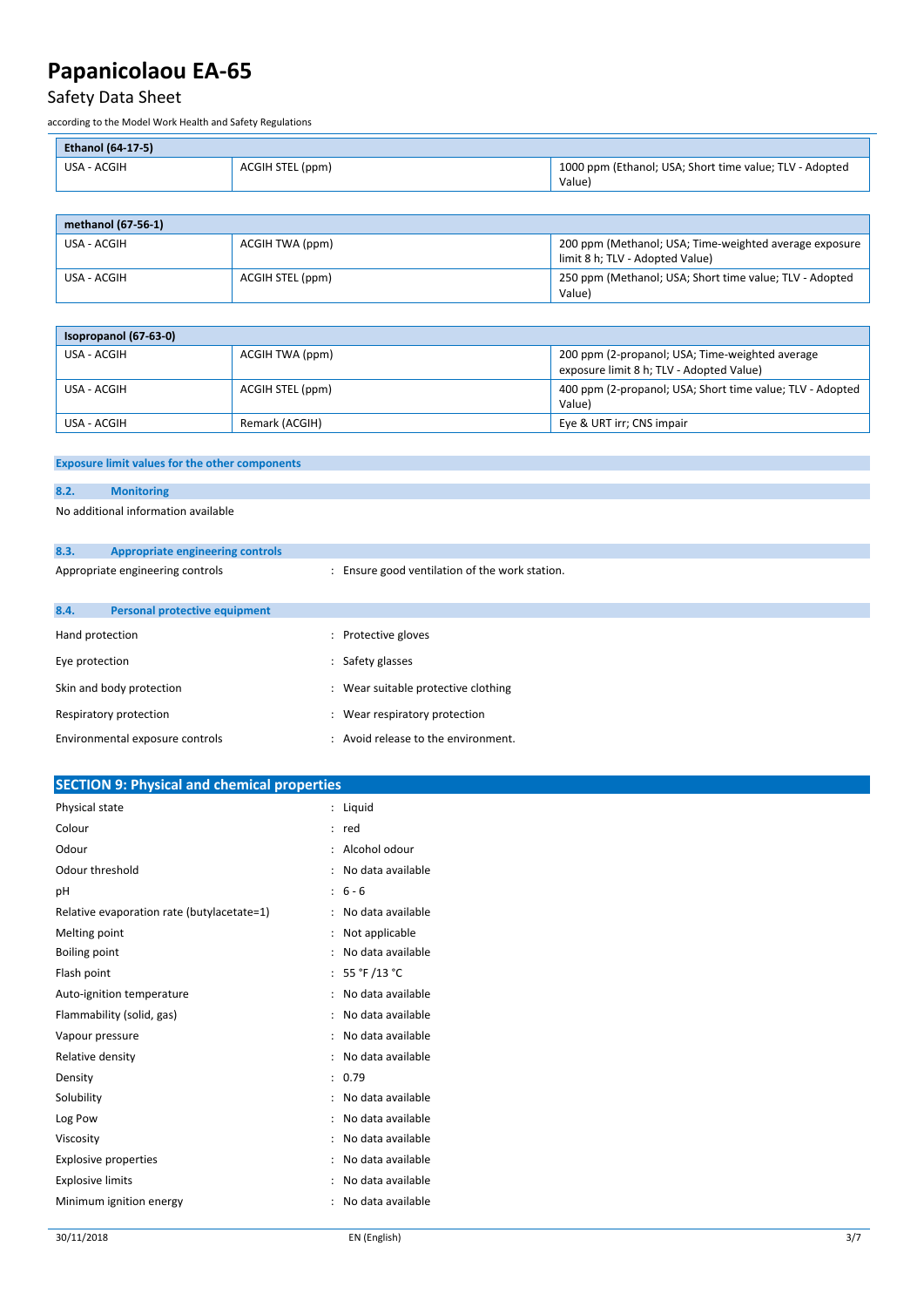### Safety Data Sheet

according to the Model Work Health and Safety Regulations

Fat solubility **and a solubility** and a solubility of  $\overline{a}$  and  $\overline{b}$  and  $\overline{c}$  and  $\overline{d}$  are  $\overline{b}$  and  $\overline{a}$  and  $\overline{a}$  are  $\overline{a}$  and  $\overline{a}$  are  $\overline{a}$  and  $\overline{a}$  are  $\overline{a}$  and  $\overline{a}$  are

| <b>SECTION 10: Stability and reactivity</b> |                                                                                                           |
|---------------------------------------------|-----------------------------------------------------------------------------------------------------------|
| Reactivity                                  | : Highly flammable liquid and vapour.                                                                     |
| Chemical stability                          | Stable under normal conditions.                                                                           |
| Possibility of hazardous reactions          | : No dangerous reactions known under normal conditions of use.                                            |
| Conditions to avoid                         | : Avoid contact with hot surfaces. Heat. No flames, no sparks. Eliminate all sources of ignition.         |
| Hazardous decomposition products            | : Under normal conditions of storage and use, hazardous decomposition products should not be<br>produced. |

| <b>SECTION 11: Toxicological information</b> |                  |  |
|----------------------------------------------|------------------|--|
| Acute toxicity (oral)                        | Not classified   |  |
| Acute toxicity (dermal)                      | : Not classified |  |
| Acute toxicity (inhalation)                  | Not classified   |  |
|                                              |                  |  |
| <b>Ethanol (64-17-5)</b>                     |                  |  |

| LD50 oral rat                     | 10740 mg/kg bodyweight (Rat; OECD 401: Acute Oral Toxicity; Experimental value)                         |  |
|-----------------------------------|---------------------------------------------------------------------------------------------------------|--|
| LD50 dermal rabbit                | > 16000 mg/kg (Rabbit; Literature study)                                                                |  |
| methanol (67-56-1)                |                                                                                                         |  |
| LD50 oral rat                     | > 5000 mg/kg (Rat; BASF test; Literature study; 1187-2769 mg/kg bodyweight; Rat; Weight of<br>evidence) |  |
| LD50 dermal rabbit                | 15800 mg/kg (Rabbit; Literature study)                                                                  |  |
| LC50 inhalation rat (mg/l)        | 85 mg/l/4h (Rat; Literature study)                                                                      |  |
| LC50 inhalation rat (ppm)         | 64000 ppm/4h (Rat; Literature study)                                                                    |  |
| Isopropanol (67-63-0)             |                                                                                                         |  |
| LD50 dermal rabbit                | 12870 mg/kg (Rabbit; Experimental value; Equivalent or similar to OECD 402; 16.4; Rabbit)               |  |
| LC50 inhalation rat (mg/l)        | 73 mg/l/4h (Rat)                                                                                        |  |
| Skin corrosion/irritation         | : Not classified                                                                                        |  |
|                                   | pH: 6 - 6                                                                                               |  |
| Serious eye damage/irritation     | Not classified<br>$\cdot$                                                                               |  |
|                                   | pH: 6 - 6                                                                                               |  |
| Respiratory or skin sensitisation | Not classified                                                                                          |  |
| Germ cell mutagenicity            | Not classified                                                                                          |  |
| Carcinogenicity                   | Not classified                                                                                          |  |
| Reproductive toxicity             | Not classified                                                                                          |  |
| STOT-single exposure              | Not classified                                                                                          |  |
| STOT-repeated exposure            | Not classified                                                                                          |  |
| Aspiration hazard                 | : Not classified                                                                                        |  |
| Papanicolaou EA-65                |                                                                                                         |  |
| Density                           | 0.79                                                                                                    |  |

### **SECTION 12: Ecological information**

According to the National Code of Practice for the Preparation of Material Safety Data Sheets, Environmental classification information is not mandatory. Information relevant for GHS classification is available on request

| 12.1.             | <b>Ecotoxicity</b>       |                                                                                                                            |
|-------------------|--------------------------|----------------------------------------------------------------------------------------------------------------------------|
| Ecology - general |                          | : The product is not considered harmful to aquatic organisms nor to cause long-term adverse effects in<br>the environment. |
|                   | Acute aguatic toxicity   | Not classified                                                                                                             |
|                   | Chronic aquatic toxicity | Not classified                                                                                                             |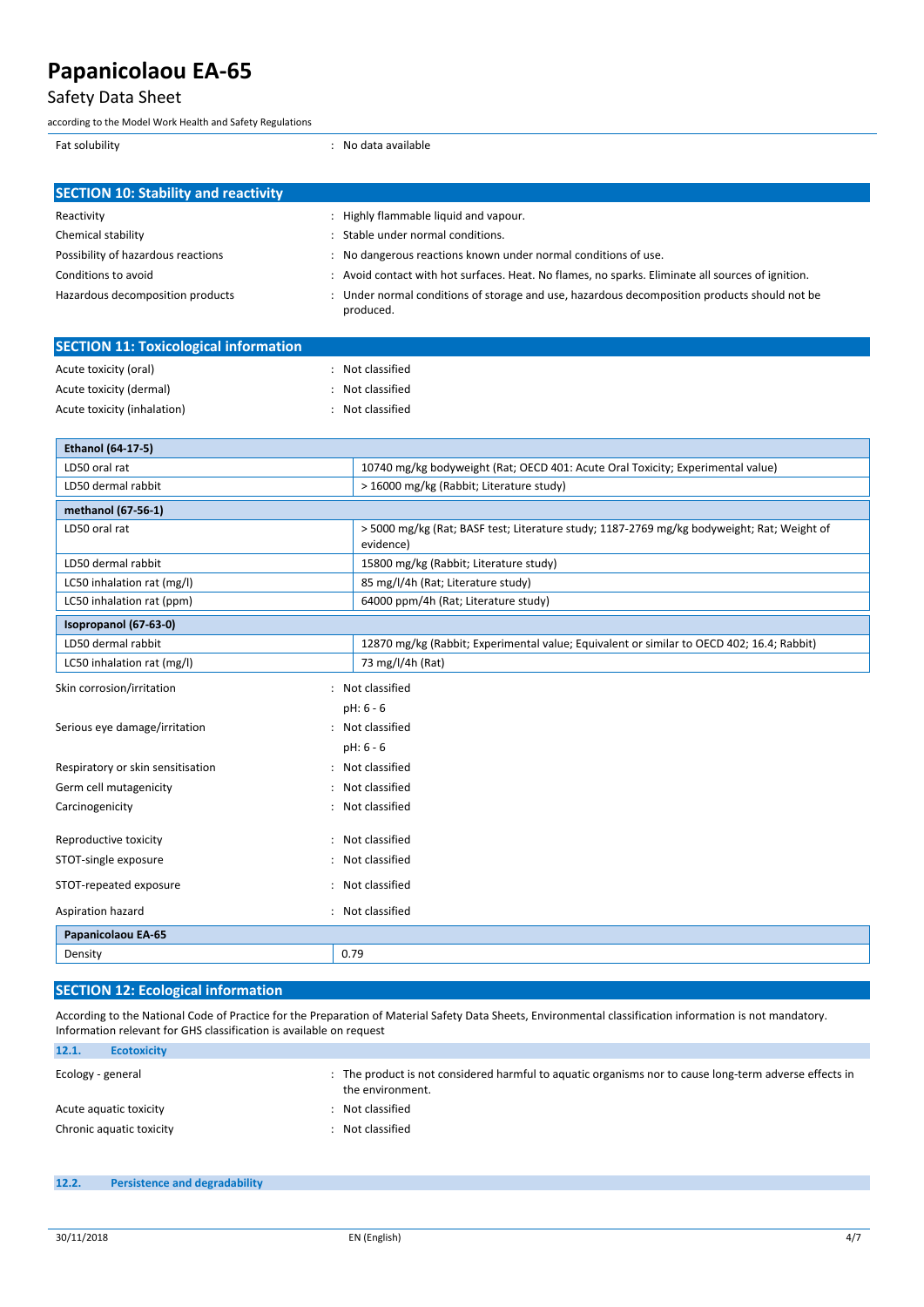### Safety Data Sheet

according to the Model Work Health and Safety Regulations

| Ethanol (64-17-5)                         |                                                                                                                                                                           |  |
|-------------------------------------------|---------------------------------------------------------------------------------------------------------------------------------------------------------------------------|--|
| Persistence and degradability             | Readily biodegradable in water. Biodegradable in the soil. Highly mobile in soil.                                                                                         |  |
| Biochemical oxygen demand (BOD)           | $0.8 - 0.967$ g O <sub>2</sub> /g substance                                                                                                                               |  |
| Chemical oxygen demand (COD)              | 1.7 $g O2/g$ substance                                                                                                                                                    |  |
| ThOD                                      | 2.1 $g O2/g$ substance                                                                                                                                                    |  |
| BOD (% of ThOD)                           | 0.43                                                                                                                                                                      |  |
| methanol (67-56-1)                        |                                                                                                                                                                           |  |
| Persistence and degradability             | Readily biodegradable in water. Biodegradable in the soil. Highly mobile in soil.                                                                                         |  |
| Biochemical oxygen demand (BOD)           | $0.6 - 1.12$ g O <sub>2</sub> /g substance                                                                                                                                |  |
| Chemical oxygen demand (COD)              | 1.42 g $O_2/g$ substance                                                                                                                                                  |  |
| ThOD                                      | 1.5 g $O_2/g$ substance                                                                                                                                                   |  |
| BOD (% of ThOD)                           | 0.8 (Literature study)                                                                                                                                                    |  |
| Isopropanol (67-63-0)                     |                                                                                                                                                                           |  |
| Persistence and degradability             | Readily biodegradable in water. Biodegradable in the soil. Biodegradable in the soil under anaerobic<br>conditions. No (test)data on mobility of the substance available. |  |
| Biochemical oxygen demand (BOD)           | 1.19 g $O_2/g$ substance                                                                                                                                                  |  |
| Chemical oxygen demand (COD)              | 2.23 g $O2/g$ substance                                                                                                                                                   |  |
| ThOD                                      | 2.4 $g O2/g$ substance                                                                                                                                                    |  |
| <b>Bioaccumulative potential</b><br>12.3. |                                                                                                                                                                           |  |
| Ethanol (64-17-5)                         |                                                                                                                                                                           |  |
| BCF fish 1                                | See section 12.1 on ecotoxicology                                                                                                                                         |  |
| Log Pow                                   | See section 12.1 on ecotoxicology                                                                                                                                         |  |
| Log Koc                                   | See section 12.1 on ecotoxicology                                                                                                                                         |  |
| Bioaccumulative potential                 | Low potential for bioaccumulation (Log Kow $<$ 4).                                                                                                                        |  |
| methanol (67-56-1)                        |                                                                                                                                                                           |  |
| BCF fish 1                                | See section 12.1 on ecotoxicology                                                                                                                                         |  |
| Log Pow                                   | See section 12.1 on ecotoxicology                                                                                                                                         |  |
| Log Koc                                   | See section 12.1 on ecotoxicology                                                                                                                                         |  |
| Bioaccumulative potential                 | Low potential for bioaccumulation (BCF < 500).                                                                                                                            |  |
| Isopropanol (67-63-0)                     |                                                                                                                                                                           |  |

## **12.4. Mobility in soil**

Log Pow See section 12.1 on ecotoxicology

Bioaccumulative potential **Low potential Low potential for bioaccumulation (Log Kow < 4).** 

| Ethanol (64-17-5)                          |                                                                                             |
|--------------------------------------------|---------------------------------------------------------------------------------------------|
| Surface tension                            | $0.022$ N/m (20 °C)                                                                         |
| Log Pow                                    | See section 12.1 on ecotoxicology                                                           |
| Log Koc                                    | See section 12.1 on ecotoxicology                                                           |
| methanol (67-56-1)                         |                                                                                             |
| Surface tension                            | $0.023$ N/m (20 °C)                                                                         |
| Log Pow                                    | See section 12.1 on ecotoxicology                                                           |
| Log Koc                                    | See section 12.1 on ecotoxicology                                                           |
| Isopropanol (67-63-0)                      |                                                                                             |
| Surface tension                            | $0.021$ N/m (25 °C)                                                                         |
| Log Pow                                    | See section 12.1 on ecotoxicology                                                           |
| <b>Other adverse effects</b><br>12.5.      |                                                                                             |
| Ozone                                      | Not classified<br>÷                                                                         |
| Other adverse effects                      | No additional information available<br>٠                                                    |
|                                            |                                                                                             |
| <b>SECTION 13: Disposal considerations</b> |                                                                                             |
| Waste treatment methods                    | Dispose of contents/container in accordance with licensed collector's sorting instructions. |

| <b>SECTION 14: Transport information</b> |              |     |
|------------------------------------------|--------------|-----|
| 14.1.<br>UN number                       |              |     |
| UN-No. (IMDG)                            | 1987         |     |
| 30/11/2018                               | EN (English) | 5/7 |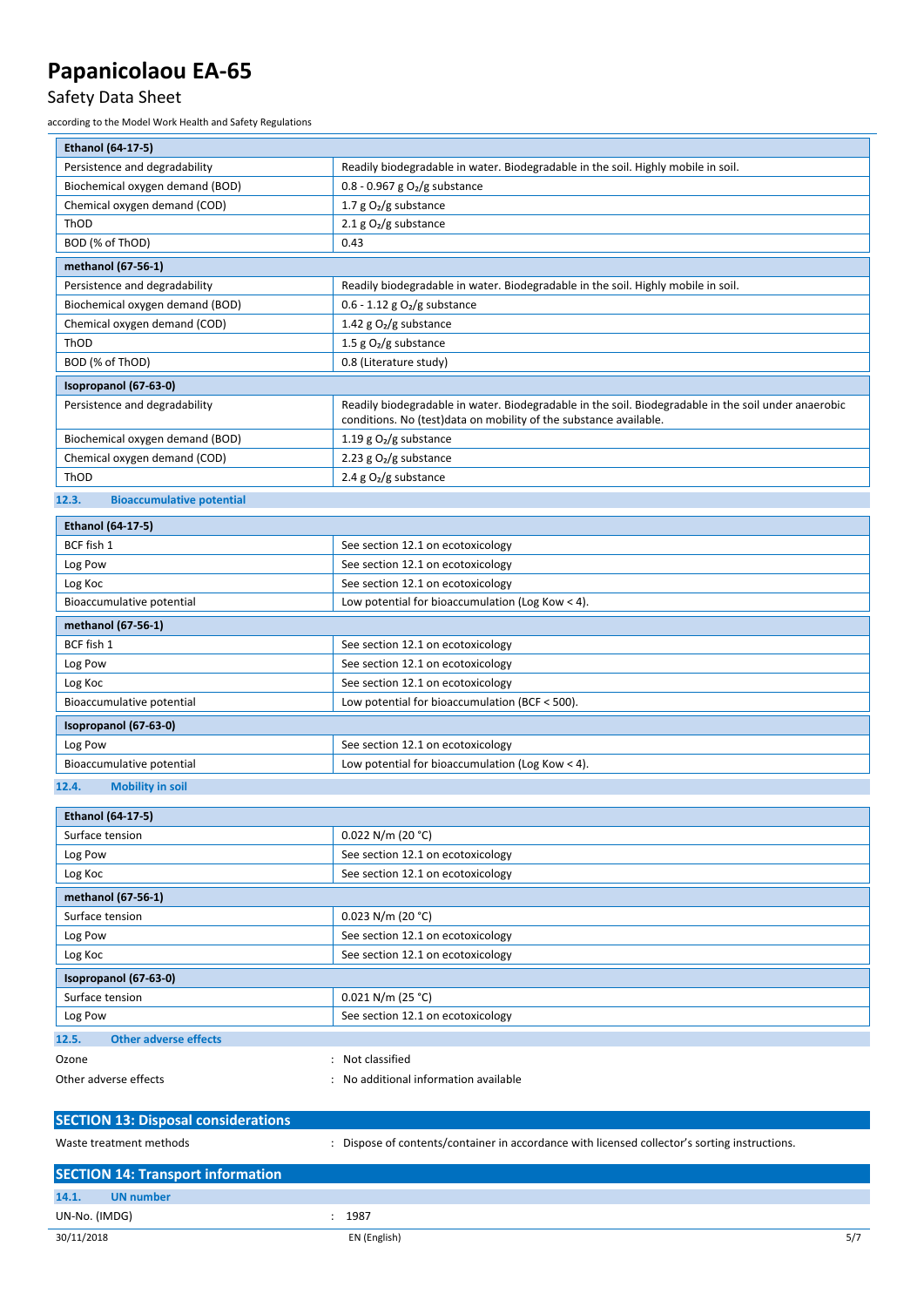### Safety Data Sheet

according to the Model Work Health and Safety Regulations

| UN-No. (IATA)                                   | 1987             |
|-------------------------------------------------|------------------|
| 14.2.<br><b>Proper Shipping Name - Addition</b> |                  |
| Proper Shipping Name (IMDG)                     | ALCOHOLS, N.O.S. |
| Proper Shipping Name (IATA)                     | Alcohols, n.o.s. |
|                                                 |                  |
|                                                 |                  |
|                                                 |                  |
| 14.3.<br><b>Transport hazard class(es)</b>      |                  |

#### **IMDG**

**IATA**

| Transport hazard class(es) (IMDG) |  | -3 |
|-----------------------------------|--|----|
| Danger labels (IMDG)              |  | -3 |
|                                   |  |    |





| 14.4.                   | <b>Packing group</b>                |     |                                                                   |
|-------------------------|-------------------------------------|-----|-------------------------------------------------------------------|
|                         | Packing group (IMDG)                |     | $\therefore$ $\blacksquare$                                       |
|                         | Packing group (IATA)                |     | $\mathbf{H}$ :                                                    |
| 14.5.                   | <b>Environmental hazards</b>        |     |                                                                   |
| Marine pollutant        |                                     |     | : No                                                              |
| 14.6.                   | <b>Special precautions for user</b> |     |                                                                   |
|                         | Specific storage requirement        |     | : No data available                                               |
| Shock sensitivity       |                                     |     | : No data available                                               |
| 14.7.                   | <b>Additional information</b>       |     |                                                                   |
| Other information       |                                     |     | : No supplementary information available                          |
|                         | <b>Transport by road and rail</b>   |     |                                                                   |
| Not applicable          |                                     |     |                                                                   |
| <b>Transport by sea</b> |                                     |     |                                                                   |
| UN-No. (IMDG)           |                                     |     | : 1987                                                            |
|                         | Special provisions (IMDG)           |     | : 274                                                             |
|                         | Limited quantities (IMDG)           |     | : 1L                                                              |
|                         | Excepted quantities (IMDG)          |     | $\therefore$ E2                                                   |
|                         | Packing instructions (IMDG)         |     | : P001                                                            |
|                         | IBC packing instructions (IMDG)     |     | : IBC02                                                           |
|                         | Tank instructions (IMDG)            |     | : T7                                                              |
|                         | Tank special provisions (IMDG)      |     | : TP1, TP8, TP28                                                  |
| EmS-No. (Fire)          |                                     |     | : F-E - FIRE SCHEDULE Echo - NON-WATER-REACTIVE FLAMMABLE LIQUIDS |
| EmS-No. (Spillage)      |                                     |     | : S-D - SPILLAGE SCHEDULE Delta - FLAMMABLE LIQUIDS               |
|                         | Stowage category (IMDG)             | : B |                                                                   |
| Flash point (IMDG)      |                                     |     | <missing :="" translation=""></missing>                           |
|                         | Air transport                       |     |                                                                   |
| UN-No. (IATA)           |                                     |     | : 1987                                                            |